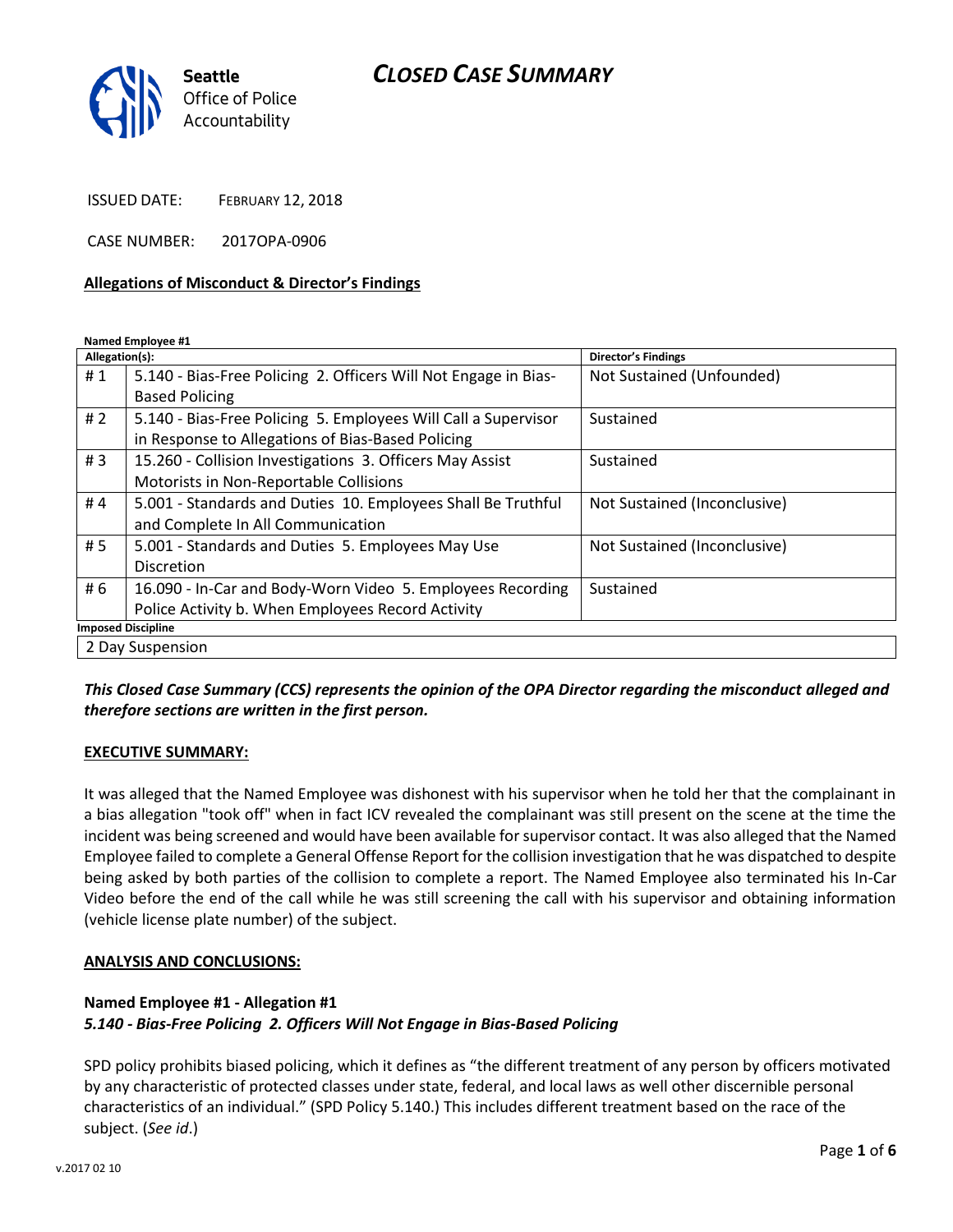# *CLOSE CASE SUMMARY*

OPA CASE NUMBER: 2017OPA-0906

Named Employee #1 (NE#1) responded to a car accident involving the subject and a female motorist. When he arrived at the scene, NE#1 spoke with both the female motorist and the subject. The female motorist stated that she was rear-ended by the subject. The subject stated that the female motorist purposefully put the brakes on, which resulted in the accident. NE#1 told the subject that whenever an accident involves rear-ending, the rear driver is at fault. NE#1 asserted to the subject that he was driving too closely behind the female motorist. The subject repeatedly contended that the accident was not his fault and was, instead, the female motorist's fault. This did not change NE#1's mind and he continued to state that the subject was at fault, even based on the subject's own account of the accident.

OPA interviewed both the subject, who self-identified as Latino, and his passenger, who self-identified as African-American. Both opined that they were treated differently because of their respective races. The subject noted, for example, that NE#1 would not shake his hand. His passenger opined that NE#1 looked down on them in a "racial kind of way." NE#1 denied engaging in biased policing and said that he did not treat them differently because of their races, occupations or vehicle type. (*See* NE#1 OPA Interview, at pp. 7-10.) NE#1 stated that he did not remember not shaking the subject's hand, but admitted that he prefers to "fist-bump" rather than shake hands due to concerns of germs. (*Id*. at pp. 7-8.) He stated that this decision, if it occurred, had nothing to do with the subject's race. (*Id*. at p. 8.)

As described more fully herein, NE#1 did not accurately and completely report aspects of the complaint of bias to his supervisor, did not complete a General Offense Report as he was required to do, and prematurely turned off his In-Car Video (ICV), all in violation of policy. He also made a determination, very early on in his investigation, that the subject was at fault as a function of him being the rear driver and due to the subject's own account of the accident. However, I find no evidence in the record, including through my review of the ICV, that NE#1 acted based on bias.

As such, I recommend that this allegation be Not Sustained – Unfounded.

## Recommended Finding: **Not Sustained (Unfounded)**

## **Named Employee #1 - Allegation #2** *5.140 - Bias-Free Policing 5. Employees Will Call a Supervisor in Response to Allegations of Bias-Based Policing*

At some point during his interaction with NE#1, the subject alleged that NE#1 was treating him differently based on his race. While the exact substance of this statement could not be heard on the ICV, it was clear that such a complaint was made based on the statements of all involved and the fact that NE#1 reported it to his Sergeant.

SPD Policy 5.140-POL-5 requires that "[i]f a person alleges bias-based policing, the employee shall call a supervisor to the scene to review the circumstances and determine an appropriate course of action. The policy further states that: "For the purposes of this policy, an allegation of bias-based policing occurs whenever, from the perspective of a reasonable officer, a subject complains that he or she has received different treatment from an officer because of any discernable personal characteristics…" (SPD Policy 5.140-POL-5.)

Here, NE#1 notified the Sergeant that the subject had made a complaint of bias. He told her, however, that it was unnecessary to come to the scene because the subject had stated that he did not want a supervisor to respond and



**Seattle** *Office of Police Accountability*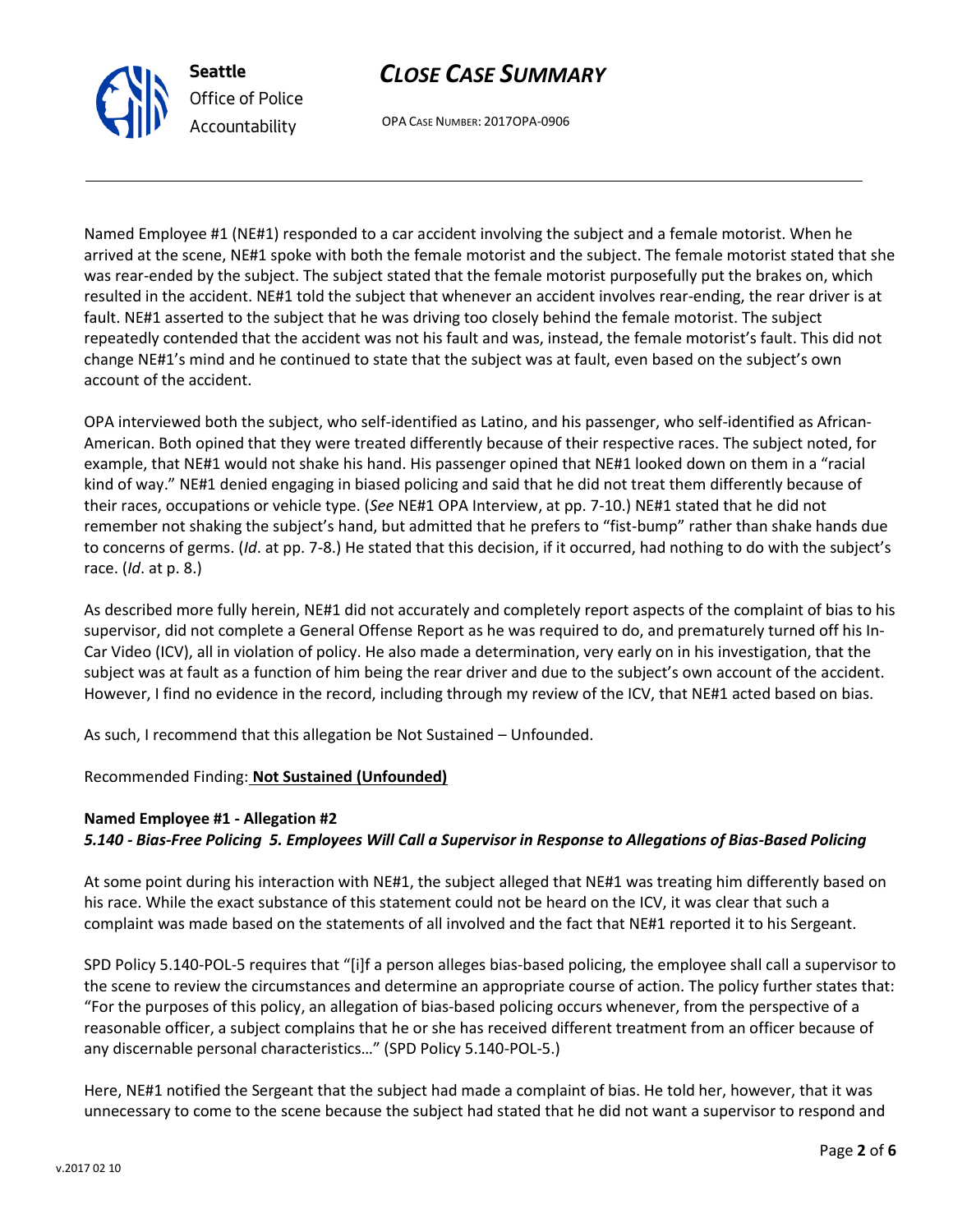

# *CLOSE CASE SUMMARY*

OPA CASE NUMBER: 2017OPA-0906

because the drivers involved in the accident "took off." As discussed more fully below, the latter statement was inaccurate. In fact, NE#1's ICV captured the fact that the subject was very much still at the scene of the accident at the time NE#1 informed his sergeant otherwise.

During her OPA interview, the Sergeant indicated that she was frustrated with NE#1's failure to inform her that the subject was still in the vicinity of the scene when he called her to screen the bias complaint. She told OPA that, based on what she was told by NE#1, she had no reason to believe that the subject was there and, accordingly, she further had no reason to go to the scene to screen the incident in person as the policy requires. The Sergeant additionally noted that had NE#1 told her that the subject was still by his car and in the vicinity of the scene (as was captured by the ICV), she would have gone there to try to speak with the subject about the bias complaint – even if the subject had affirmatively stated that he did not want to interact with a supervisor.

In addition, it is the Department's expectation that notification to a supervisor of a bias complaint will occur immediately after the complaint is made. At his OPA interview, NE#1 agreed understanding this to be the expectation (NE#1 OPA Interview, at pp. 9-11), and stated that he should have radioed the Sergeant immediately after the complaint was made. However, instead, he waited approximately ten minutes to do so. This was also inconsistent with both policy and training.

NE#1's failure to accurately and completely report that the subject was still the vicinity of the scene in the aftermath of the bias allegation prevented the Sergeant from properly screening the complaint as compelled by policy. As such, I find that NE#1's actions and communications violated this section of the policy and I recommend that this allegation be Sustained.

### Recommended Finding: **Sustained**

## **Named Employee #1 - Allegation #3** *15.260 - Collision Investigations 3. Officers May Assist Motorists in Non-Reportable Collisions*

When NE#1 responded to the accident between the subject and the female motorist, both individuals asked for him to generate a report. Initially, NE#1 tried to convince the parties to exchange information as opposed to obtaining a report. He rationalized that this was the better course of action based on the limited damage to the vehicles and the lack of physical injuries. The subject again asked for a report and NE#1 told him that he could write a report but that, if he did so, he would also have to write the subject a ticket. The ICV then captured the subject telling NE#1 to write him a ticket and NE#1 saying that he was not going to do so and asking the subject why he was "tripping." NE#1 also indicated to the subject that the lack of a report might make it easier for him to "beat" the insurance companies, particularly if he did not have a ticket. NE#1 later gave both motorists his business card, told them that he was not going to write a report so that he did not have to give anyone a ticket, and informed them that he would add some remarks to the call.

SPD Policy 15.260-POL-3 requires that officers will complete either a General Offense Report or a State of Washington Motor Vehicle Collision Report if either party in a non-reportable collision so requests. Here, NE#1 did not do so even though both motorists requested a report. NE#1 asserted that he did not do so because the motorists agreed to exchange information; however, they agreed to do so because NE#1 took significant steps,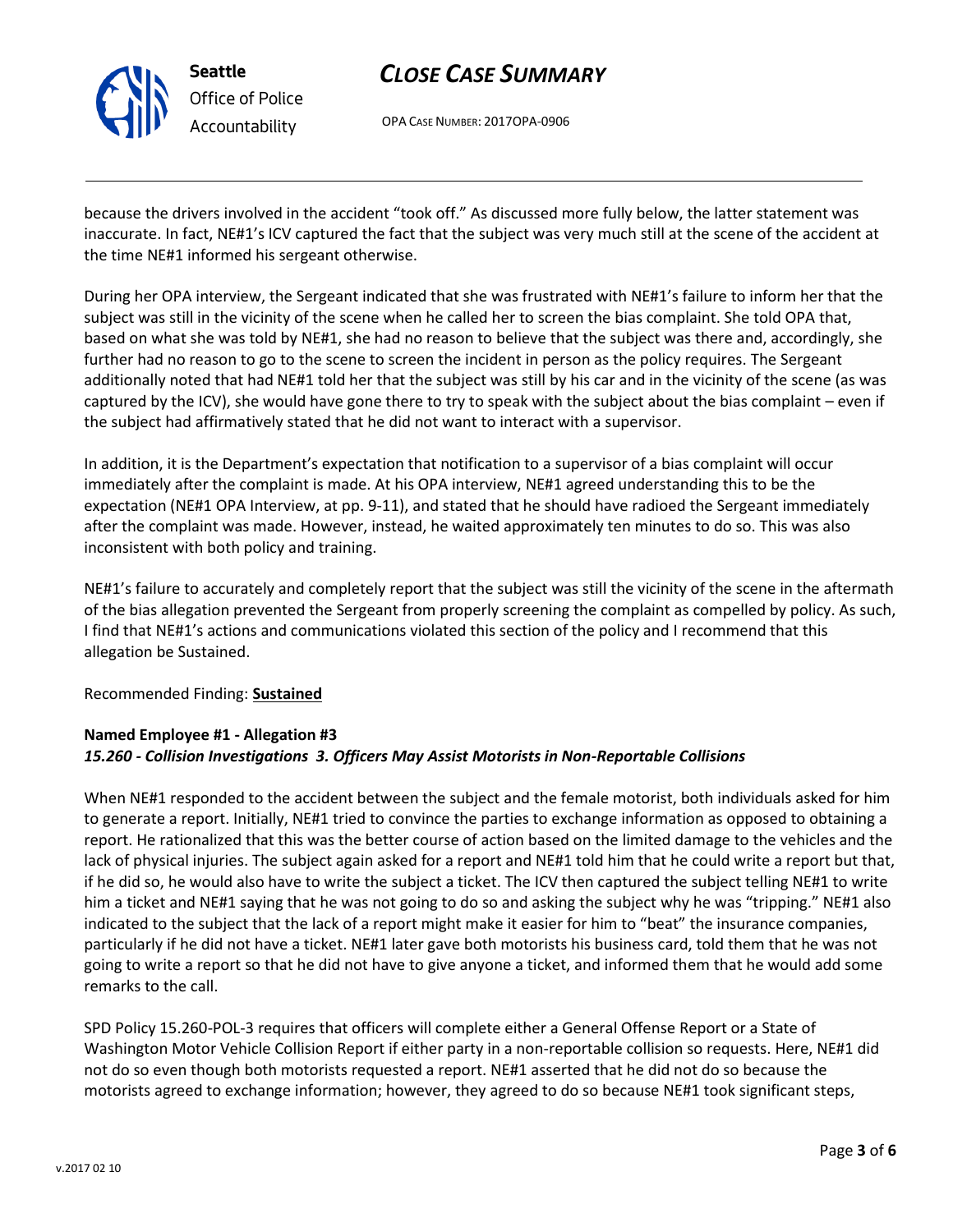

# *CLOSE CASE SUMMARY*

OPA CASE NUMBER: 2017OPA-0906

including the threat of tickets and the specter of better luck with fighting insurance companies, to convince them not to seek a report. Ultimately, NE#1 should have just generated a report upon request.

At his OPA interview, NE#1 said that he did not understand this policy at the time, but that he understands now its requirement of a report. (NE#1 OPA interview at p. 5.) However, ignorance of the policy is ultimately not a defense. NE#1 did not act in accordance with the policy in this case and, as such, I recommend that this allegation be Sustained.

Recommended Finding: **Sustained**

### **Named Employee #1 - Allegation #4** *5.001 - Standards and Duties 10. Employees Shall Be Truthful and Complete In All Communication*

SPD Policy 5.001-POL-10 requires that employees shall be truthful and complete in all communications. In this matter it is alleged that NE#1's assertion to his supervisor while screening the bias complaint that the subject had left the scene was purposefully dishonest.

As a starting point, it is undisputed that, at the time he stated that the subject "took off," the subject was still in the near vicinity of the accident. Moreover, it is further undisputed that when NE#1 was on the phone with his sergeant attempting to verify the license plate number of the subject's vehicle, the subject was standing right next to the vehicle and was, in fact, captured by NE#1's ICV.

At his OPA interview, NE#1 explained that while he saw the subject's car parked across the street, he did not see the subject and thought the subject had left the scene. (NE#1 OPA Interview, at pp. 12-13.) NE#1 stated that his assumption was that the subject had parked his car but then taken off and was no longer available. (*Id*. at pp. 15-16.) The OPA investigator asked NE#1 if he did not see the subject (who was wearing a distinct orange tee-shirt) standing right next to his car. (*Id*. at p. 16.) NE#1 responded: "Yes. I don't know how I didn't, but I did not see him." (*Id*.) NE#1 stated that he did not think he told the Sergeant that he was facing the subject's car when he was on the phone with her. (*Id*.) NE#1 admitted that it looked "terrible" that he turned off his ICV while facing the subject and the subject's vehicle and simultaneously telling the Sergeant that the subject had left the scene. (*Id*. at pp. 17-18.)

I agree. It does not look good. This is particularly the case given that NE#1 did not tell the Sergeant that the subject's car was still at the scene and that he was looking right at it or that he later interacted with the passenger of the vehicle. I find the lack of accuracy and completeness in NE#1's statements to be concerning to say the least. It prevented a supervisor from properly screening a bias complaint and, to be frank, gave the appearance that NE#1 was being deliberately dishonest. NE#1 denied that and said that he simply made a bad mistake and error of judgment.

When asked at her OPA interview whether she thought NE#1 lied to her, the Sergeant stated: "I honestly don't know. I would hope not." Ultimately, in this case, I, like the Sergeant, give NE#1 the benefit of the doubt. NE#1 should be aware, however, that this was a close decision and that his conduct in this matter was inappropriate.

Recommended Finding: **Not Sustained (Inconclusive)**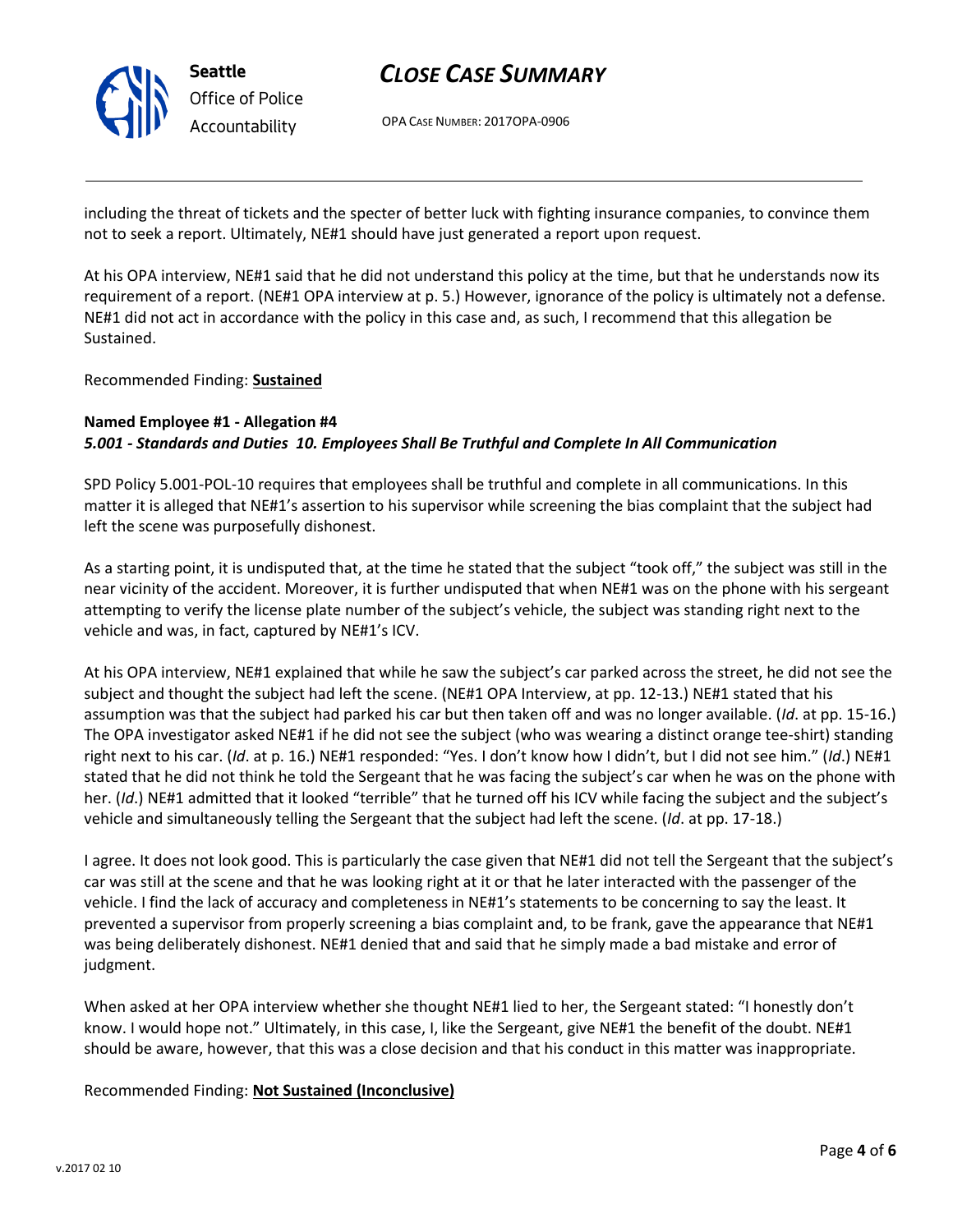

**Seattle** *Office of Police Accountability*

OPA CASE NUMBER: 2017OPA-0906

## **Named Employee #1 - Allegation #5** *5.001 - Standards and Duties 5. Employees May Use Discretion*

SPD Policy 5.001-POL-5 provides that "[e]mployees are authorized and expected to use discretion in a reasonable manner consistent with the mission of the department and duties of their office and assignment." This policy further states that "[t]he scope of discretion is proportional to the severity of the crime or public safety issue being addressed." (SPD Policy 5.001-POL-5.)

In my opinion, it is unclear what conduct this allegation was purposed to capture when classified in this case. Here, it is inarguable that NE#1 made some troublesome decisions in this case. For example, he made an inaccurate and incomplete statement bordering on dishonesty when he screened the bias complaint with his supervisor. Moreover, he clearly acted contrary to policy when failed to complete a report when requested by both motorists involved in the accident and then actively tried to convince them that they did not want or need a report. However, I do not disagree with his decision that the subject was at fault in the accident, not the female motorist, as well as his decision to not cite the subject.

While I think that NE#1 made a number of errors and poor decisions in this case, those are captured by other allegations that are sustained. As such, I do not find it necessary to also sustain this allegation based on conduct addressed elsewhere. Moreover, as I ultimately do not know definitively what conduct this allegation relates to, I recommend that this allegation be Not Sustained – Inconclusive.

### Recommended Finding: **Not Sustained (Inconclusive)**

#### **Named Employee #1 - Allegation #6** *16.090 - In-Car and Body-Worn Video 5. Employees Recording Police Activity b. When Employees Record Activity*

It was alleged that NE#1 may have turned off his ICV in potential violation of policy.

SPD Policy 16.090(8) requires that "once recording has begun, employees shall not stop recording until the event has concluded." The policy provides that, as a general matter, an event has concluded if the following elements are met: (1) the employee has completed his part of the investigation; (2) there is little possibility that the employee will have further interactions with the subject; and (3) the employee is leaving the area of the event. (*Id*.)

At the time NE#1 turned off his ICV, he was speaking with his Sergeant. Presumably, based on NE#1's audible response, the Sergeant asked NE#1 whether he had the subject's license plate number. NE#1 responded: "Yeah I got his plate number…aw let's see." At that time, he drove his patrol vehicle across the street and stopped behind the subject's car. When he parked his vehicle, it was clear from NE#1's front ICV that the subject was standing next to his car; however, NE#1 still turned off his ICV.

Here, none of the elements necessary to turn off ICV were satisfied. First, NE#1 had not completed his investigation. He was gathering information concerning the license plate of the subject's vehicle and was still in the process of screening this incident with his supervisor. Second, the subject was still in the immediate vicinity of NE#1 and it could not be said with certainty that NE#1 would not have had further interaction with him. Indeed, NE#1 did later interact with the passenger of the subject's vehicle. Third, and last, NE#1 had not left the scene of the incident.